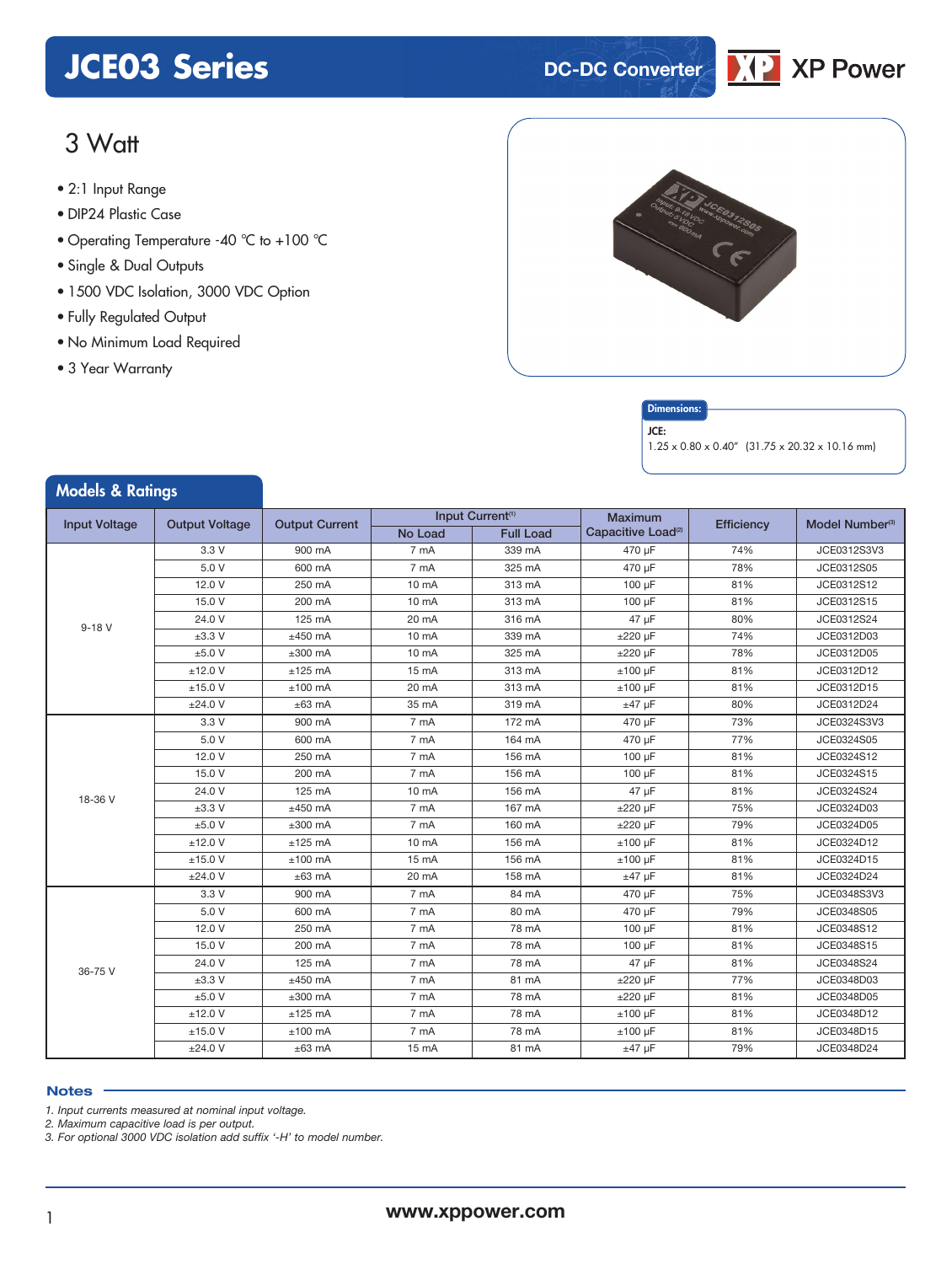# **JCE03 Series**



Input

| Characteristic         | <b>Minimum</b> | <b>Typical</b> | <b>Maximum</b> | <b>Units</b>                 | <b>Notes &amp; Conditions</b>              |
|------------------------|----------------|----------------|----------------|------------------------------|--------------------------------------------|
|                        |                |                | 18             | <b>VDC</b>                   | 12 V nominal                               |
| Input Voltage Range    | 18             |                | 36             | <b>VDC</b>                   | 24 V nominal                               |
|                        | 36             |                | 75             | <b>VDC</b>                   | 48 V nominal                               |
| Input Filter           | Pi type        |                |                |                              |                                            |
| Input Reflected Ripple |                |                | 20             | mA pk-pk                     | Through 12 µH inductor and 47 µF capacitor |
|                        |                |                | 25             | VDC for 100 ms               | 12 V models                                |
| Input Surge            |                |                | 50             | VDC for 100 ms               | 24 V models                                |
|                        |                |                | 100            | VDC for 100 ms   48 V models |                                            |

| <b>Output</b>                   |                |                |         |               |                                                                                                  |
|---------------------------------|----------------|----------------|---------|---------------|--------------------------------------------------------------------------------------------------|
| Characteristic                  | <b>Minimum</b> | <b>Typical</b> | Maximum | <b>Units</b>  | <b>Notes &amp; Conditions</b>                                                                    |
| Output Voltage                  |                |                |         |               | See Models and Ratings table                                                                     |
| <b>Initial Set Accuracy</b>     |                |                | ±2      | $\%$          |                                                                                                  |
| Minimum Load                    | 0              |                |         | A             | No minimum load required                                                                         |
| Line Regulation                 |                |                | ±0.5    | %             |                                                                                                  |
| Load Regulation                 |                |                | ±1.2    | $\%$          |                                                                                                  |
| <b>Cross Regulation</b>         |                |                | ±5      | $\frac{0}{0}$ | On dual output models when one load is varied between<br>25% and 100% and other is fixed at 100% |
| <b>Transient Response</b>       |                |                | 3       | % deviation   | Recovery within 2% in less than 2 ms for a 25% load<br>change. S3V3 versions: 5% max             |
| Ripple & Noise                  |                |                | 80      | mV pk-pk      | 20 MHz bandwidth. Measured using 1 µF ceramic capacitor<br>D24 versions: 100 mV pk-pk            |
| <b>Short Circuit Protection</b> |                |                |         |               | Continuous, with auto recovery                                                                   |
| Maximum Capacitive Load         |                |                |         |               | See Models and Ratings table                                                                     |
| <b>Temperature Coefficient</b>  |                |                | 0.02    | $%$ /°C       |                                                                                                  |

### **General**

| Characteristic               | <b>Minimum</b>  | <b>Typical</b> | <b>Maximum</b> | <b>Units</b> | <b>Notes &amp; Conditions</b>             |
|------------------------------|-----------------|----------------|----------------|--------------|-------------------------------------------|
| Efficiency                   |                 | 81             |                | %            | See Models and Ratings table              |
| Isolation: Input to Output   |                 |                | 1500           | <b>VDC</b>   | 3000 VDC option, add '-H' to model number |
| <b>Switching Frequency</b>   |                 | 330            |                | kHz          |                                           |
| <b>Isolation Resistance</b>  | 10 <sup>9</sup> |                |                | Ω            |                                           |
| <b>Isolation Capacitance</b> |                 | 1000           |                | pF           |                                           |
| Power Density                |                 |                | 7.5            | $W/in^3$     |                                           |
| Mean Time Between Failure    | 800             |                |                | kHrs         | MIL-HDBK-217F, +25 °C GB                  |
| Weight                       |                 | 0.03(13.0)     |                | Ib(g)        |                                           |

### **Environmental** Characteristic **Minimum Typical Maximum Units Notes & Conditions** Operating Temperature -40 -40 -40 +100 + 100 °C Derate from 100% load at +85 °C to no load at +100 °C Storage Temperature -55 +125 °C Case Temperature +100 + +100 °C Humidity 95 %RH Non-condensing Cooling Natural convection